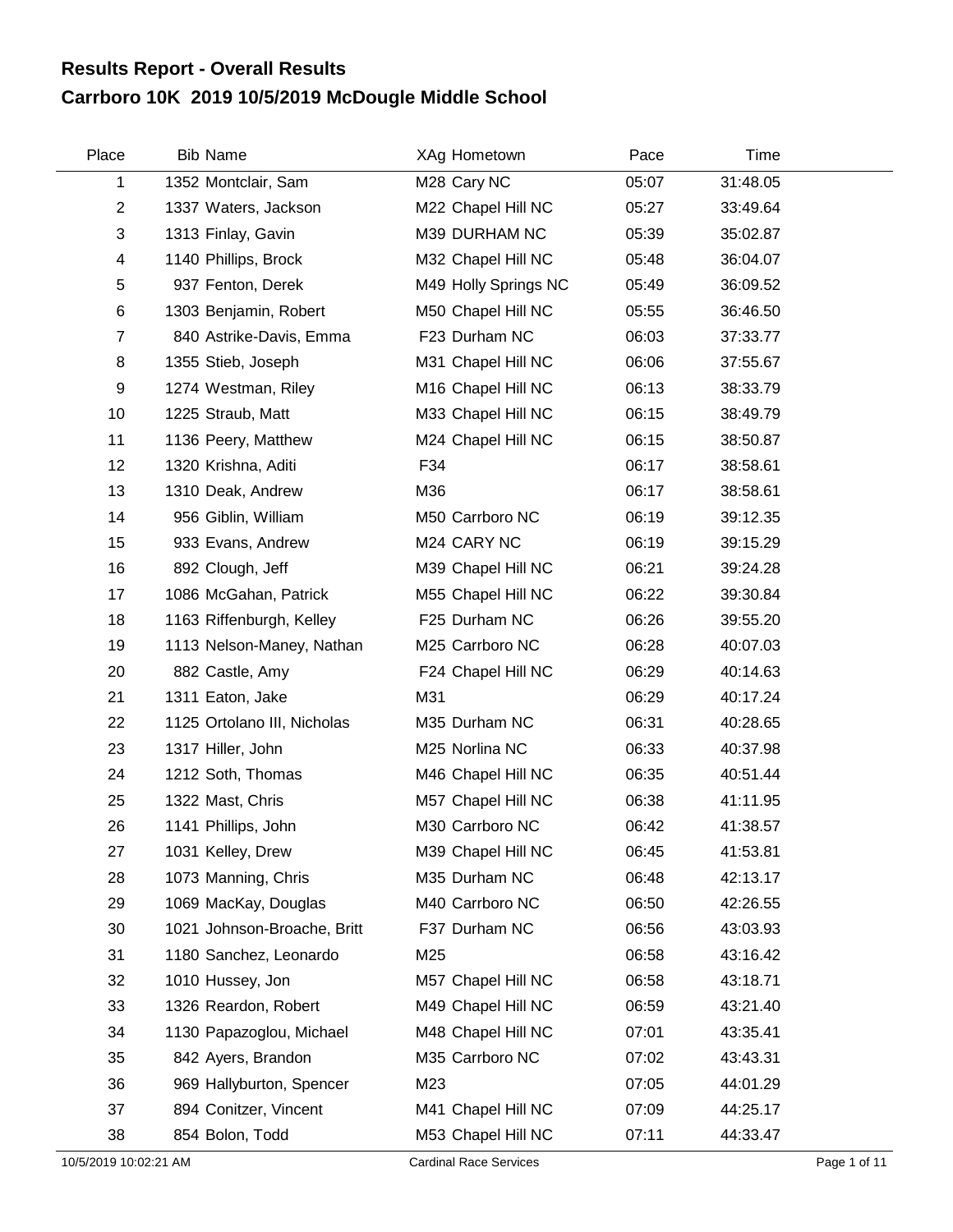| Place | <b>Bib Name</b>         | XAg Hometown        | Pace  | Time     |  |
|-------|-------------------------|---------------------|-------|----------|--|
| 39    | 1186 Schmidt, Blaine    | m52 Chapel Hill NC  | 07:12 | 44:41.90 |  |
| 40    | 1044 Knepper, Wes       | M36 Carrboro NC     | 07:13 | 44:48.08 |  |
| 41    | 1178 Saenz, Pedro       | M35 Carrboro NC     | 07:15 | 45:04.18 |  |
| 42    | 1169 Ronquest, Rebecca  | F39 Raleigh NC      | 07:18 | 45:17.96 |  |
| 43    | 848 Battaglini, Gabi    | F16 DURHAM NC       | 07:19 | 45:24.84 |  |
| 44    | 934 Evans, Elizabeth    | F39 Chapel Hill NC  | 07:19 | 45:27.30 |  |
| 45    | 1096 Meyer, Gerald      | M56 Carrboro NC     | 07:20 | 45:30.50 |  |
| 46    | 1294 Younts, Ken        | M53 Chapel Hill NC  | 07:20 | 45:34.42 |  |
| 47    | 921 Drown, Matthew      | M34 Durham NC       | 07:22 | 45:46.88 |  |
| 48    | 1323 Munsell, Brent     | M48 Mt. Pleasant SC | 07:23 | 45:53.34 |  |
| 49    | 1166 roedema, mike      | M39 Carrboro NC     | 07:23 | 45:54.07 |  |
| 50    | 1356 Pridgen, Randy     | M51 Nashville NC    | 07:24 | 45:58.00 |  |
| 51    | 919 Donovan, Kevin      | M26 Chapel Hill NC  | 07:25 | 46:04.92 |  |
| 52    | 1157 Rees, John         | M60 Chapel Hill NC  | 07:26 | 46:11.71 |  |
| 53    | 1304 Biggers, Larissa   | F52 Chapel Hill NC  | 07:27 | 46:14.62 |  |
| 54    | 902 Couper, Rietta      | F60 Chapel Hill NC  | 07:27 | 46:17.33 |  |
| 55    | 839 Astrachan, Owen     | M63 Chapel Hill NC  | 07:28 | 46:19.94 |  |
| 56    | 916 DiFiore, Julia      | F29 Carrboro NC     | 07:28 | 46:21.44 |  |
| 57    | 1341 Waters, Andrew     | M39 Durham NC       | 07:28 | 46:23.12 |  |
| 58    | 1284 Williams, Dan      | M33 Durham NC       | 07:29 | 46:25.58 |  |
| 59    | 1331 Santiago, Julio    | M31 Durham NC       | 07:29 | 46:26.30 |  |
| 60    | 1131 Papke, Bjoern      | M39 Carrboro NC     | 07:29 | 46:26.57 |  |
| 61    | 1009 Huppert, David     | M41 Carrboro NC     | 07:29 | 46:27.15 |  |
| 62    | 994 Henry, Thomas       | M42 Carrboro NC     | 07:33 | 46:53.49 |  |
| 63    | 1292 Worsnip, Alex      | M32 Carrboro NC     | 07:33 | 46:53.62 |  |
| 64    | 917 Dillard, Jake       | M26 Chapel Hill NC  | 07:33 | 46:55.24 |  |
| 65    | 992 Hemelt, Steve       | M37 Carrboro NC     | 07:34 | 46:56.41 |  |
| 66    | 901 Couper, David       | M65 Chapel Hill NC  | 07:34 | 46:57.94 |  |
| 67    | 1159 Rice, Gary         | M59 Mebane NC       | 07:35 | 47:05.77 |  |
| 68    | 1330 Sandora, Brittany  | F35 Cary NC         | 07:37 | 47:15.33 |  |
| 69    | 1182 Savelli, Christian | M56 Chapel Hill NC  | 07:37 | 47:16.83 |  |
| 70    | 967 Grindheim, Landon   | M37 Carrboro NC     | 07:37 | 47:19.11 |  |
| 71    | 1103 Mitchell, Roger    | M69 Carrboro NC     | 07:38 | 47:21.41 |  |
| 72    | 841 Astrike-Davis, Evan | M14 Durham NC       | 07:39 | 47:29.39 |  |
| 73    | 1298 Ackerman, Alix     | F29 Wendell NC      | 07:41 | 47:45.60 |  |
| 74    | 852 Beyerlein, Aaron    | M43 Carrboro NC     | 07:41 | 47:45.84 |  |
| 75    | 1282 wilkinson, michael | m59 Mebane NC       | 07:42 | 47:51.03 |  |
| 76    | 1297 Ziemba, Natalie    | F31 Durham NC       | 07:43 | 47:56.53 |  |
| 77    | 1142 Podkul, Tim        | M38 Chapel Hill NC  | 07:43 | 47:57.54 |  |
| 78    | 1199 Shelton, Ken       | M63 Chapel Hill NC  | 07:44 | 48:00.36 |  |
| 79    | 1138 Peterson, Beast    | M59 DURHAM NC       | 07:44 | 48:01.70 |  |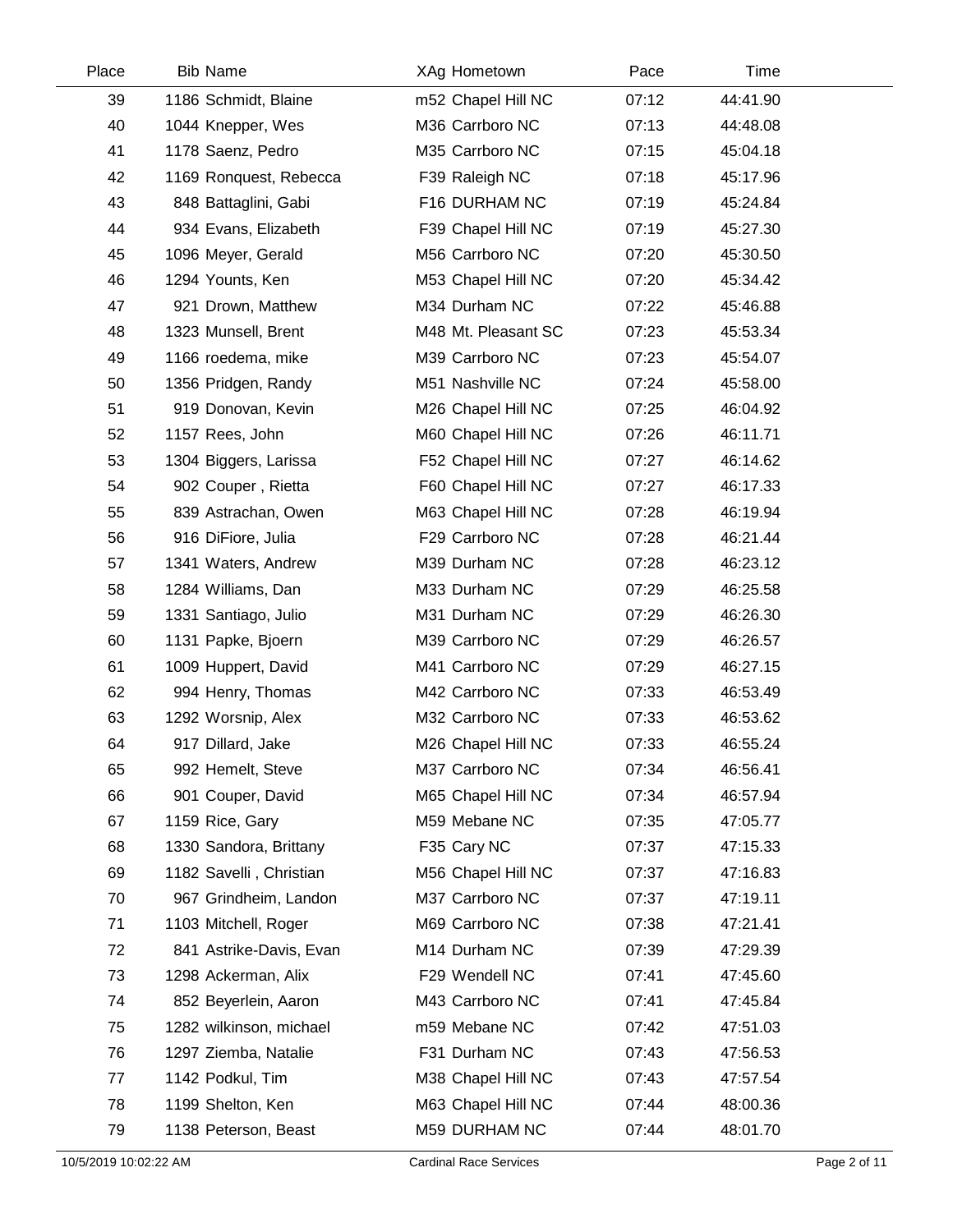| Place | <b>Bib Name</b>          | XAg Hometown       | Pace  | Time     |  |
|-------|--------------------------|--------------------|-------|----------|--|
| 80    | 1214 Sparrow, Madeleine  | F14 Chapel Hill NC | 07:46 | 48:13.98 |  |
| 81    | 903 Coward, Will         | M45 DURHAM NC      | 07:49 | 48:33.44 |  |
| 82    | 832 Amsbary, Jessica     | F40 Chapel Hill NC | 07:50 | 48:40.15 |  |
| 83    | 920 Douglass, Robert     | M38 Chapel Hill NC | 07:50 | 48:41.09 |  |
| 84    | 1179 Salemson, Jeremy    | M50 Chapel Hill NC | 07:50 | 48:41.14 |  |
| 85    | 907 Crockett, Jason      | M43 DURHAM NC      | 07:52 | 48:50.25 |  |
| 86    | 951 Garcia, Jamie        | F27 DURHAM NC      | 07:52 | 48:50.92 |  |
| 87    | 1085 McDuff, Susan       | F37 Chapel Hill NC | 07:52 | 48:51.61 |  |
| 88    | 1084 McDuff, DeForest    | M37 Chapel Hill NC | 07:52 | 48:51.75 |  |
| 89    | 1233 Tallon, Joanna      | F40 Chapel Hill NC | 07:53 | 48:54.88 |  |
| 90    | 1033 Kennedy, Katherine  | F37 Durham NC      | 07:53 | 48:55.57 |  |
| 91    | 1135 Paul, Eric          | M62 Carrboro NC    | 07:54 | 49:04.50 |  |
| 92    | 922 Drucker, Caroline    | F30 Durham NC      | 07:55 | 49:08.81 |  |
| 93    | 923 Duronio, Bob         | M54 Chapel Hill NC | 07:55 | 49:09.21 |  |
| 94    | 1293 Yoder, Jason        | M46 Carrboro NC    | 07:55 | 49:09.82 |  |
| 95    | 1305 billings, ed        | M57 Chapel Hill NC | 07:57 | 49:22.78 |  |
| 96    | 972 Hamon, Christopher   | M41 Carrboro NC    | 07:57 | 49:24.15 |  |
| 97    | 900 Coughlin, Amy        | F45 Chapel Hill NC | 07:57 | 49:24.99 |  |
| 98    | 1226 Strott, Richard     | M24 Chapel Hill NC | 07:58 | 49:25.76 |  |
| 99    | 827 Adams, Mike          | M62 Chapel Hill NC | 07:59 | 49:32.71 |  |
| 100   | 875 Burton, Brandon      | M28 Mebane NC      | 07:59 | 49:36.07 |  |
| 101   | 1051 Lebo, Dana          | F59 Chapel Hill NC | 07:59 | 49:36.85 |  |
| 102   | 1095 merritt, kathy      | F65 DURHAM NC      | 08:00 | 49:39.34 |  |
| 103   | 1280 Wild, Finley        | M12 Chapel Hill NC | 08:02 | 49:50.21 |  |
| 104   | 1296 Zavadil, John       | M54 Cary NC        | 08:02 | 49:53.22 |  |
| 105   | 1289 Woodward, Kyle      | M35 Chapel Hill NC | 08:02 | 49:54.60 |  |
| 106   | 1309 Cook, Raymond       | M48 Carrboro NC    | 08:03 | 49:56.35 |  |
| 107   | 1279 Wild, Dan           | M42 Chapel Hill NC | 08:03 | 49:56.66 |  |
| 108   | 1137 Persie, Ashley      | F29 Carrboro NC    | 08:03 | 49:56.93 |  |
| 109   | 1150 Prabucki, Bernard   | M57 Carrboro NC    | 08:03 | 49:59.41 |  |
| 110   | 948 Fruik, Angela        | F29 Durham NC      | 08:04 | 50:02.76 |  |
| 111   | 1151 Puchala, Ron        | M59 Chapel Hill NC | 08:05 | 50:11.83 |  |
| 112   | 1251 Trout, Susan        | F45 Chapel Hill NC | 08:05 | 50:12.84 |  |
| 113   | 952 Gardner, Joanne      | F64 Chapel Hill NC | 08:06 | 50:15.73 |  |
| 114   | 1227 Sullivan, Kathleen  | F45 Chapel Hill NC | 08:06 | 50:19.58 |  |
| 115   | 1336 Taxman, Steven      | M55 Chapel Hill NC | 08:07 | 50:26.08 |  |
| 116   | 1183 Saylor, Bonner      | F35 Chapel Hill NC | 08:08 | 50:29.04 |  |
| 117   | 1335 Stout, Chase        | M23 Chapel Hill NC | 08:10 | 50:42.91 |  |
| 118   | 1315 Gay, Michelle       | F50 Chapel Hill NC | 08:12 | 50:57.93 |  |
| 119   | 989 Heffernan, Christine | F29 Chapel Hill NC | 08:13 | 50:58.54 |  |
| 120   | 1240 Thomas, Sonia       | F53 Chapel Hill NC | 08:14 | 51:05.21 |  |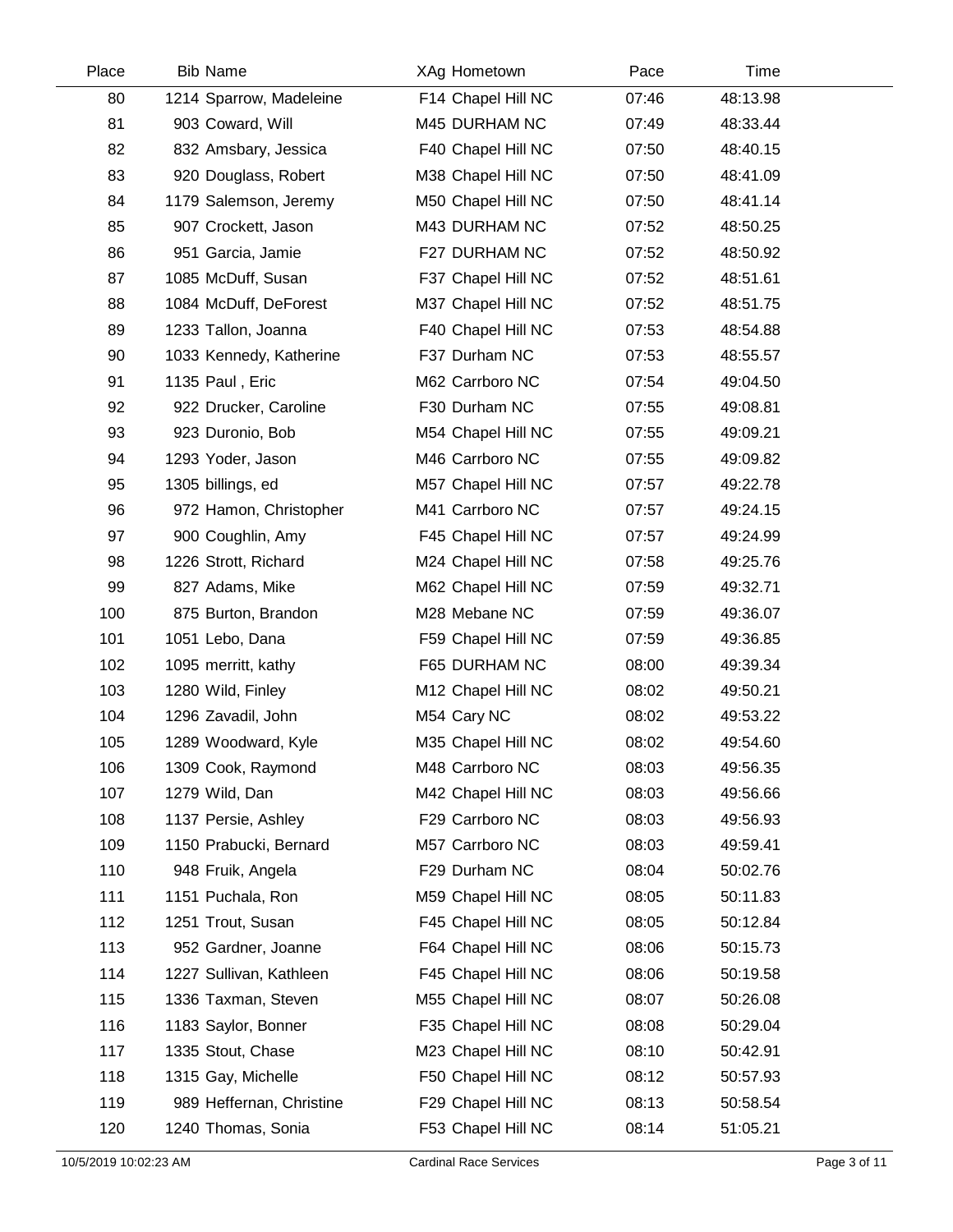| Place | <b>Bib Name</b>              | XAg Hometown            | Pace  | Time     |  |
|-------|------------------------------|-------------------------|-------|----------|--|
| 121   | 1299 Armstrong, Mike         | M60 Chapel Hill NC      | 08:14 | 51:06.71 |  |
| 122   | 1109 Moulton, Abigail        | F20 Chapel Hill NC      | 08:14 | 51:09.48 |  |
| 123   | 844 Baquero, Ashley          | F38 Durham NC           | 08:15 | 51:11.33 |  |
| 124   | 1080 Matti, Michael          | M61 Durham NC           | 08:16 | 51:17.99 |  |
| 125   | 966 Griffin, Tom             | M74 Cary NC             | 08:16 | 51:22.08 |  |
| 126   | 941 Figueroa, Michael        | M35 Chapel Hill NC      | 08:19 | 51:40.73 |  |
| 127   | 1139 Philip, Doug            | M43 Durham NC           | 08:20 | 51:47.38 |  |
| 128   | 1342 McDonald, Noreen        | F46 Chapel Hill NC      | 08:21 | 51:53.26 |  |
| 129   | 1197 Shank, James            | M59 Chapel Hill NC      | 08:22 | 51:58.58 |  |
| 130   | 936 Fanning, Alan            | M55 Carrboro NC         | 08:24 | 52:09.20 |  |
| 131   | 1037 Kiley, Caitlin          | F35                     | 08:24 | 52:11.15 |  |
| 132   | 1102 Min, Sherene            | F47 Chapel Hill NC      | 08:24 | 52:12.75 |  |
| 133   | 891 Clossick, Tina           | F48 Chapel Hill NC      | 08:25 | 52:13.90 |  |
| 134   | 1306 Brewer, Abigail         | F27 Carrboro NC         | 08:25 | 52:14.78 |  |
| 135   | 1308 Carbaugh, Michael       | M31 Carrboro NC         | 08:25 | 52:16.13 |  |
| 136   | 1358 Turner, Mark            | M51 Chapel Hill NC      | 08:25 | 52:17.44 |  |
| 137   | 1090 McMillan, Amanda        | F46 Durham NC           | 08:25 | 52:17.58 |  |
| 138   | 1354 Buzzard, Peter          | M39                     | 08:26 | 52:23.41 |  |
| 139   | 1015 Jacobs, George          | M60 Pittsboro NC        | 08:27 | 52:29.99 |  |
| 140   | 1328 Ringelberg, Nicholas    | M24 Carrboro NC         | 08:28 | 52:36.32 |  |
| 141   | 1265 Walker, Rebecca         | F50 Chapel Hill NC      | 08:28 | 52:36.62 |  |
| 142   | 895 Cook, Alex               | M33 Cary NC             | 08:32 | 52:59.79 |  |
| 143   | 1348 Lambert, Zoila          | F45 GRAHAM NC           | 08:34 | 53:12.69 |  |
| 144   | 1302 Beck, Richard           | M61 Chapel Hill NC      | 08:34 | 53:12.84 |  |
| 145   | 1011 Ingraham, Karen         | F35 Chapel Hill NC      | 08:35 | 53:17.06 |  |
| 146   | 1327 Richards, Jack          | M42 Chapel Hill NC      | 08:35 | 53:17.33 |  |
| 147   | 1110 Mullis, Randy           | M59 Carrboro NC         | 08:35 | 53:19.36 |  |
| 148   | 874 Burr, Matt               | M39 Carrboro NC         | 08:36 | 53:22.59 |  |
| 149   | 1245 Tomaszewski, Brianne    | F29 Chapel Hill NC      | 08:36 | 53:23.75 |  |
| 150   | 860 Bowen, Mimi              | F25 Durham NC           | 08:36 | 53:24.70 |  |
| 151   | 940 Field, Kevin             | M23 Chapel Hill NC      | 08:36 | 53:27.16 |  |
| 152   | 1329 Rosett, Molly           | F32 DURHAM NC           | 08:36 | 53:27.44 |  |
| 153   | 1314 Finley, Matthew         | M <sub>18</sub> Cary NC | 08:38 | 53:38.90 |  |
| 154   | 1192 Sellers, Christie       | F34 Cary NC             | 08:39 | 53:41.60 |  |
| 155   | 905 Coyne, Amy               | F55 Whitsett NC         | 08:41 | 53:52.66 |  |
| 156   | 963 Grabowski, Chuck         | M44 Chapel Hill NC      | 08:41 | 53:55.90 |  |
| 157   | 1232 Taekman, Josh           | M23 Carrboro NC         | 08:42 | 54:00.07 |  |
| 158   | 911 Davis, Valerie           | F40 Chapel Hill NC      | 08:42 | 54:02.53 |  |
| 159   | 932 Escamilla Martinez, Jose | M43 Carrboro NC         | 08:42 | 54:04.71 |  |
| 160   | 1300 Baucom, Martin          | M51 Chapel Hill NC      | 08:43 | 54:06.13 |  |
| 161   | 1006 Hudec, Thaddeus         | M12 Chapel Hill NC      | 08:43 | 54:06.30 |  |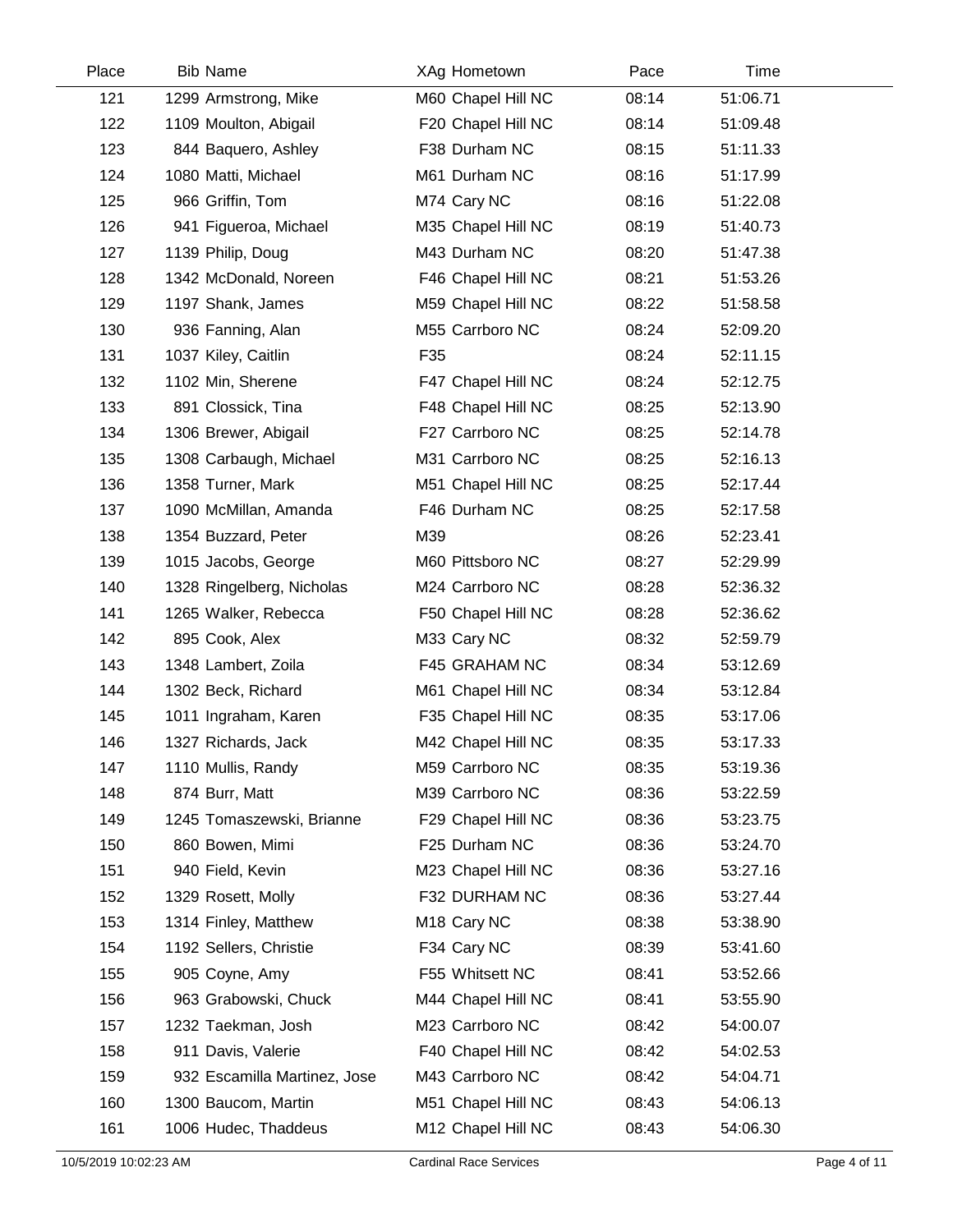| Place | <b>Bib Name</b>           | XAg Hometown       | Pace  | Time     |  |
|-------|---------------------------|--------------------|-------|----------|--|
| 162   | 1104 Momo, Daniela        | F25 Brooklyn NY    | 08:43 | 54:06.63 |  |
| 163   | 1224 Stieb, Joseph        | M31 Carrboro NC    | 08:43 | 54:07.15 |  |
| 164   | 980 Hartig, Jennifer      | F47 Carthage NC    | 08:43 | 54:08.55 |  |
| 165   | 1223 Stevens, Sharon      | F46 Chapel Hill NC | 08:44 | 54:13.10 |  |
| 166   | 976 Harrison, Stuart      | M46 Chapel Hill NC | 08:44 | 54:14.75 |  |
| 167   | 1020 Johnson, Michelle    | F29 DURHAM NC      | 08:44 | 54:15.86 |  |
| 168   | 975 harris, william       | m43 Pittsboro NC   | 08:44 | 54:15.88 |  |
| 169   | 1353 LePere, Nicole       | F30 Richmond VA    | 08:44 | 54:16.13 |  |
| 170   | 849 Beaver, Melinda       | F39 Durham NC      | 08:45 | 54:19.35 |  |
| 171   | 1056 Lee, Melissa         | F41                | 08:45 | 54:19.35 |  |
| 172   | 1286 Wojcik, Deb          | F44 Chapel Hill NC | 08:45 | 54:20.16 |  |
| 173   | 995 Hensel, Douglas       | M46 Durham NC      | 08:45 | 54:20.36 |  |
| 174   | 1291 Wopat, Susan         | F27 Durham NC      | 08:46 | 54:25.75 |  |
| 175   | 1198 sharpless, norman    | m53 Chapel Hill NC | 08:47 | 54:32.47 |  |
| 176   | 1316 hamilton, marsha     | f39 Chapel Hill NC | 08:47 | 54:35.26 |  |
| 177   | 1068 MacDougall, Bonnie   | F47 Carrboro NC    | 08:48 | 54:40.89 |  |
| 178   | 1262 Waggoner, Brooke     | F30                | 08:48 | 54:41.68 |  |
| 179   | 1271 Welch, Greta         | F <sub>28</sub>    | 08:48 | 54:41.77 |  |
| 180   | 1244 Todd, Robin          | F <sub>28</sub>    | 08:48 | 54:41.87 |  |
| 181   | 1155 Ratner, Shana        | F40 Carrboro NC    | 08:49 | 54:47.32 |  |
| 182   | 910 Davis, Jon            | M38 Chapel Hill NC | 08:51 | 54:57.66 |  |
| 183   | 1007 Huffstetler, Hanna   | F24 Reidsville NC  | 08:52 | 55:02.99 |  |
| 184   | 1063 Lohmer, Daniel       | M32 Durham NC      | 08:55 | 55:23.19 |  |
| 185   | 1064 Lohmer, Lauren       | F32 Durham NC      | 08:55 | 55:23.26 |  |
| 186   | 1000 Higgins, Christopher | M33 Carrboro NC    | 08:56 | 55:31.34 |  |
| 187   | 1094 Merritt, Carrington  | F23 Chapel Hill NC | 08:58 | 55:38.30 |  |
| 188   | 953 Gavin, Lyndsay        | F29 Carrboro NC    | 08:58 | 55:40.54 |  |
| 189   | 1153 Ramsden, Dale        | M55 Chapel Hill NC | 08:59 | 55:48.51 |  |
| 190   | 1272 Werden, Andrew       | M53 Chapel Hill NC | 08:59 | 55:50.21 |  |
| 191   | 1211 Snipes, Andy         | M34 Carrboro NC    | 09:00 | 55:53.43 |  |
| 192   | 1332 Schramm, Stephen     | M40 Durham NC      | 09:00 | 55:54.23 |  |
| 193   | 1123 Orleans-Pobee, John  | M59 Alexandria VA  | 09:00 | 55:54.29 |  |
| 194   | 1255 Tweedy, Jonathan     | M41 Carrboro NC    | 09:01 | 56:00.81 |  |
| 195   | 1339 Wilcher, Alisa       | F41 Chapel Hill NC | 09:02 | 56:06.84 |  |
| 196   | 1082 McCallion, Megan     | F48 Chapel Hill NC | 09:03 | 56:12.97 |  |
| 197   | 943 Finn, Zach            | M22 Chapel Hill NC | 09:05 | 56:23.80 |  |
| 198   | 862 Bozadjian, Emily      | F <sub>21</sub>    | 09:05 | 56:23.85 |  |
| 199   | 977 Harrison, William     | M13 Chapel Hill NC | 09:06 | 56:33.74 |  |
| 200   | 865 Brecher, Mark         | M63 Chapel Hill NC | 09:07 | 56:36.95 |  |
| 201   | 1325 Prentice, Brian      | M32 Chapel Hill NC | 09:08 | 56:41.89 |  |
| 202   | 1351 Clark, Ann           | F37 Chapel Hill NC | 09:09 | 56:47.86 |  |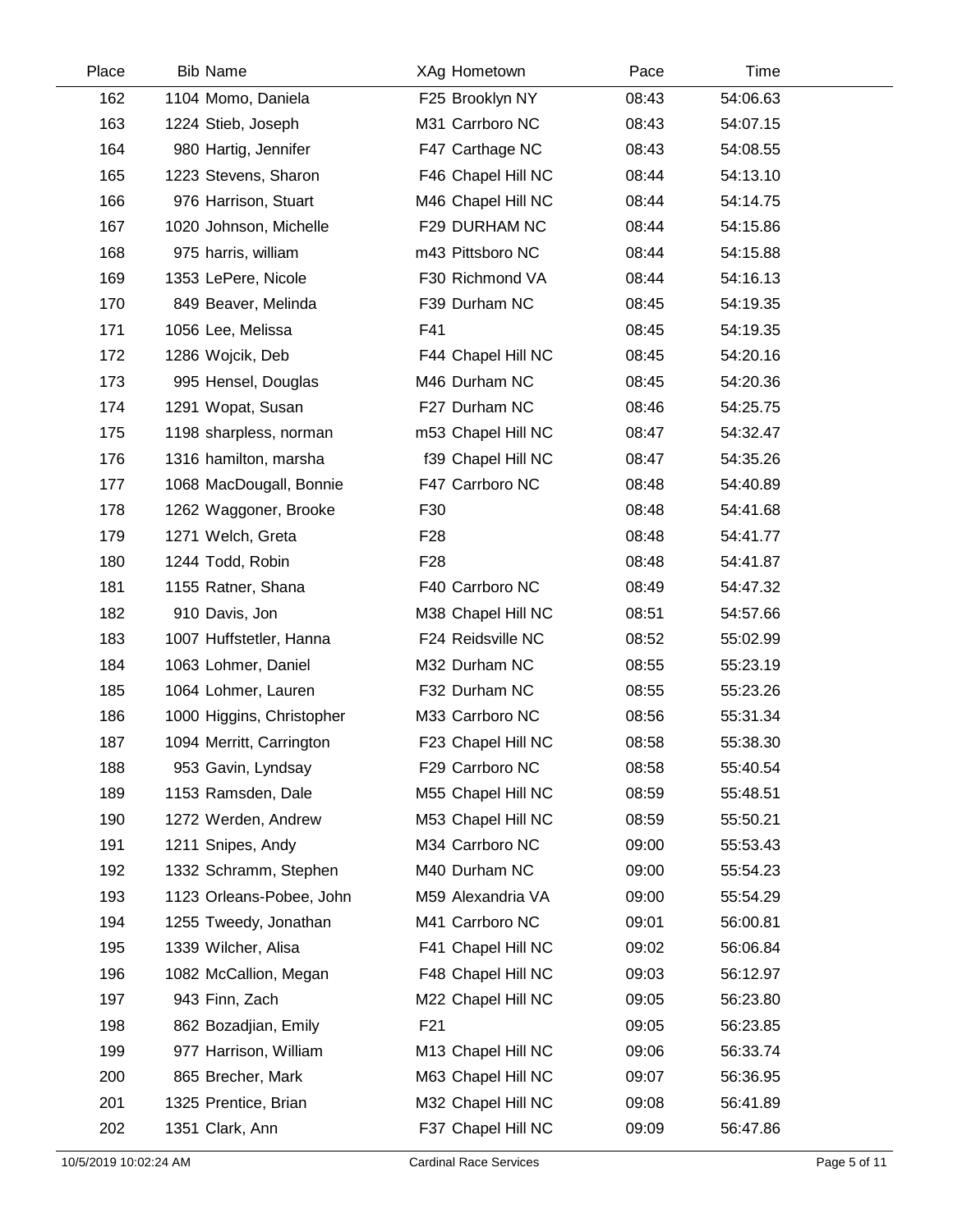| Place | <b>Bib Name</b>             | XAg Hometown        | Pace  | Time     |  |
|-------|-----------------------------|---------------------|-------|----------|--|
| 203   | 1215 Spohn, Dan             | M36 Carrboro NC     | 09:10 | 56:53.80 |  |
| 204   | 1041 Kinyamu, Harriet       | F54 Cary NC         | 09:10 | 56:56.35 |  |
| 205   | 1360 VanderLoop, Maria      | F46 Snow Camp NC    | 09:10 | 56:56.92 |  |
| 206   | 1076 Mascenik, Angela       | F41 Carrboro NC     | 09:11 | 57:03.31 |  |
| 207   | 928 Eklund, Brika           | F35 Hillsborough NC | 09:12 | 57:09.27 |  |
| 208   | 1173 Ross, Nicole           | F26 Chapel Hill NC  | 09:13 | 57:12.66 |  |
| 209   | 1112 Nagy, Ashley           | F36 Chapel Hill NC  | 09:13 | 57:15.58 |  |
| 210   | 1312 Elliott, Joanneke      | F56 Chapel Hill NC  | 09:14 | 57:20.80 |  |
| 211   | 908 Cross, Alexander        | M38 Chapel Hill NC  | 09:15 | 57:27.48 |  |
| 212   | 831 Alston, Kwame           | M26 Carrboro NC     | 09:16 | 57:34.68 |  |
| 213   | 965 Griffin, Shauna         | F42 Durham NC       | 09:16 | 57:34.79 |  |
| 214   | 881 Carroll, Sarah          | F41 Carrboro NC     | 09:16 | 57:34.79 |  |
| 215   | 1359 Wessell, Laura         | F51 Hillsborough NC | 09:17 | 57:35.89 |  |
| 216   | 979 Hart, Zeke              | M30 Chapel Hill NC  | 09:17 | 57:38.14 |  |
| 217   | 1230 Swinney, Felicia       | F39 Pittsboro NC    | 09:18 | 57:43.03 |  |
| 218   | 1194 Sepulveda, Victoria    | F39                 | 09:20 | 57:56.19 |  |
| 219   | 1222 Stevens, Bruce         | M49 Chapel Hill NC  | 09:20 | 57:57.30 |  |
| 220   | 1201 Sherman, Jenn          | F39 Chapel Hill NC  | 09:21 | 58:03.25 |  |
| 221   | 1252 TRUE, Karin            | F47 Chapel Hill NC  | 09:25 | 58:26.69 |  |
| 222   | 918 Doctor, Dana            | F29 Carrboro NC     | 09:25 | 58:29.27 |  |
| 223   | 974 Harrawood, Emily        | F33 Carrboro NC     | 09:26 | 58:35.62 |  |
| 224   | 1058 Lemoine, Laetitia      | F35 Washington DC   | 09:26 | 58:37.42 |  |
| 225   | 1062 Little, Grace          | F25 Chapel Hill NC  | 09:27 | 58:38.78 |  |
| 226   | 1072 mandeville-long, anne  | f60 Chapel Hill NC  | 09:27 | 58:41.62 |  |
| 227   | 942 Figueroa, Monica        | F35 Chapel Hill NC  | 09:29 | 58:52.57 |  |
| 228   | 1098 Michel, Karin          | F44 Hillsborough NC | 09:29 | 58:55.29 |  |
| 229   | 1100 Mills, Karin           | F53 Carrboro NC     | 09:29 | 58:55.41 |  |
| 230   | 1229 Swingler, Margaret     | F40 Chapel Hill NC  | 09:32 | 59:11.81 |  |
| 231   | 850 Berger, Casey           | F31 Carrboro NC     | 09:32 | 59:15.19 |  |
| 232   | 1250 Trocki, Aaron          | M41 Carrboro NC     | 09:33 | 59:17.30 |  |
| 233   | 968 Gupton, Stephanie       | F40 Chapel Hill NC  | 09:33 | 59:17.63 |  |
| 234   | 1324 Pizzagalli, Mia        | F52 Chapel Hill NC  | 09:33 | 59:18.24 |  |
| 235   | 1077 Mata, Hayley           | F32                 | 09:33 | 59:19.19 |  |
| 236   | 845 Barbee, Blaine          | F37 Chapel Hill NC  | 09:33 | 59:20.44 |  |
| 237   | 1350 Cohen, Jeff            | M54 Durham NC       | 09:33 | 59:21.02 |  |
| 238   | 1205 Simpson-Vos, Juliellen | F50 Durham NC       | 09:34 | 59:22.87 |  |
| 239   | 885 Charles, Lora           | F48 DURHAM NC       | 09:34 | 59:23.20 |  |
| 240   | 1083 McCullough, Katelin    | F28 Carrboro NC     | 09:35 | 59:28.05 |  |
| 241   | 884 Cavanaugh, Mark         | m46 Chapel Hill NC  | 09:36 | 59:33.87 |  |
| 242   | 1043 Kleinman, Dawn         | F54 Carrboro NC     | 09:36 | 59:34.33 |  |
| 243   | 915 Devericks, Emily        | F24 Carrboro NC     | 09:37 | 59:43.10 |  |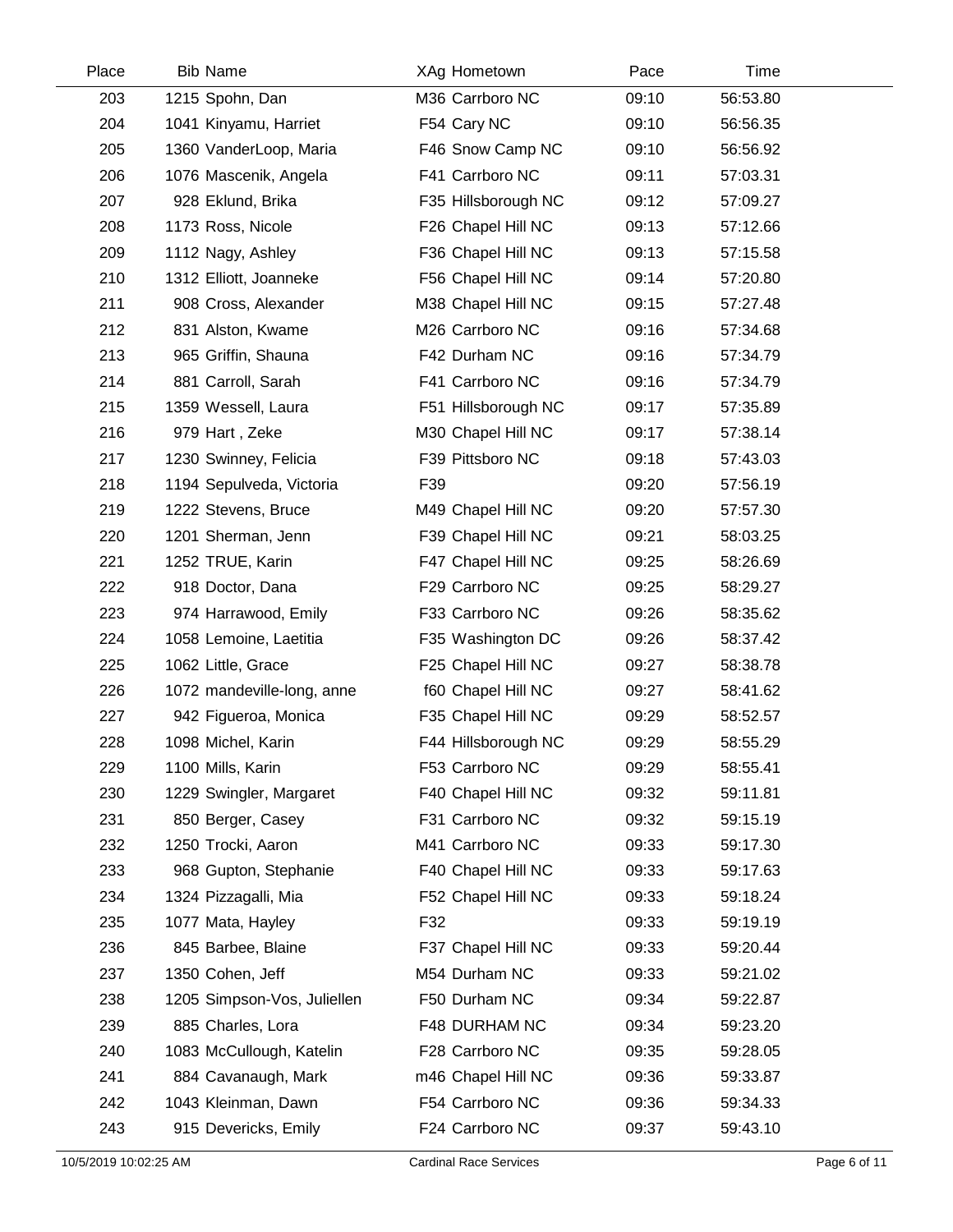| Place | <b>Bib Name</b>           | XAg Hometown       | Pace  | Time        |  |
|-------|---------------------------|--------------------|-------|-------------|--|
| 244   | 929 Emerson, Steven       | M23 Carrboro NC    | 09:37 | 59:43.35    |  |
| 245   | 961 Gorsage, Justin       | M38 Durham NC      | 09:38 | 59:51.03    |  |
| 246   | 1236 Tchir, Cherrie       | F56 Chapel Hill NC | 09:38 | 59:51.25    |  |
| 247   | 1065 long, robert         | m68 Chapel Hill NC | 09:39 | 59:57.76    |  |
| 248   | 858 Bossert, Kellie       | F37 Siler City NC  | 09:41 | 01:00:05.97 |  |
| 249   | 1111 murphy, kaitlyn      | F33 Carrboro NC    | 09:41 | 01:00:06.91 |  |
| 250   | 1243 Thuesen, Sarah       | F46 Carrboro NC    | 09:41 | 01:00:09.05 |  |
| 251   | 1338 Clarke, Henry        | M10 Carrboro NC    | 09:41 | 01:00:09.26 |  |
| 252   | 1121 ONeill, Kelsey       | F33 Carrboro NC    | 09:44 | 01:00:24.19 |  |
| 253   | 1005 Hopper, Marie        | F40 Pittsboro NC   | 09:45 | 01:00:33.33 |  |
| 254   | 1053 Lee, Christopher     | M46 Chapel Hill NC | 09:45 | 01:00:33.94 |  |
| 255   | 1091 McNaughton, Michelle | F45 Chapel Hill NC | 09:45 | 01:00:34.58 |  |
| 256   | 1004 Hoogervorst, Amy     | F51 Chapel Hill NC | 09:46 | 01:00:37.98 |  |
| 257   | 1210 Smith, Katrina       | F54 Mebane NC      | 09:48 | 01:00:52.45 |  |
| 258   | 998 Hessling, Peter       | M67 Durham NC      | 09:49 | 01:00:58.06 |  |
| 259   | 1148 Porter, Warren       | M49 Chapel Hill NC | 09:49 | 01:00:58.80 |  |
| 260   | 877 Campbell, Jeness      | F49 Chapel Hill NC | 09:50 | 01:01:01.31 |  |
| 261   | 993 Henry, Julijana       | F46                | 09:50 | 01:01:03.96 |  |
| 262   | 1118 O'Briant, Kyle       | M34 Mebane NC      | 09:50 | 01:01:06.29 |  |
| 263   | 1129 Palmer, Stephanie    | F43 Chapel Hill NC | 09:50 | 01:01:06.73 |  |
| 264   | 851 Berger, Sarah         | F33 Efland NC      | 09:52 | 01:01:17.30 |  |
| 265   | 1235 Taylor, Ken          | M56 Chapel Hill NC | 09:52 | 01:01:18.35 |  |
| 266   | 1220 stein, jaime         | f47 Carrboro NC    | 09:54 | 01:01:26.92 |  |
| 267   | 1264 Wahlstrom, Torey     | F51 Chapel Hill NC | 09:54 | 01:01:26.95 |  |
| 268   | 1055 Lee, Jennifer        | F45 Chapel Hill NC | 09:54 | 01:01:28.09 |  |
| 269   | 955 Ghio, Andrew          | M64 Chapel Hill NC | 09:54 | 01:01:28.23 |  |
| 270   | 838 Asaro, Katherine      | F46 Chapel Hill NC | 09:54 | 01:01:28.71 |  |
| 271   | 1156 Reed, Pam            | F51 Chapel Hill NC | 09:54 | 01:01:28.83 |  |
| 272   | 930 Engle, Michelle       | F47 Chapel Hill NC | 09:54 | 01:01:29.18 |  |
| 273   | 1075 Marston, Kimberly    | F36 Carrboro NC    | 09:55 | 01:01:32.72 |  |
| 274   | 1254 Tsihlis, Nick        | M41 Carrboro NC    | 09:55 | 01:01:37.12 |  |
| 275   | 1181 Sanford, Ben         | M48 Chapel Hill NC | 09:56 | 01:01:38.58 |  |
| 276   | 1249 Trauch, Matt         | M51                | 09:56 | 01:01:39.28 |  |
| 277   | 944 Flora, Amanda         | F52 Nashville NC   | 09:56 | 01:01:39.59 |  |
| 278   | 1287 Wollish, Amy         | F35 Chapel Hill NC | 09:56 | 01:01:41.18 |  |
| 279   | 1027 Kasten, Tracy        | F47 Chapel Hill NC | 09:56 | 01:01:42.63 |  |
| 280   | 1333 Seiger, Emily        | F23 Chapel Hill NC | 09:59 | 01:01:58.28 |  |
| 281   | 1162 Riebling, Cindy      | F49 Durham NC      | 10:00 | 01:02:04.68 |  |
| 282   | 1318 holder, kaye         | f70 Raleigh NC     | 10:01 | 01:02:09.23 |  |
| 283   | 924 Durr, Amy             | F53 Chapel Hill NC | 10:01 | 01:02:10.62 |  |
| 284   | 1088 McKay, Andrea        | F39 Chapel Hill NC | 10:01 | 01:02:14.83 |  |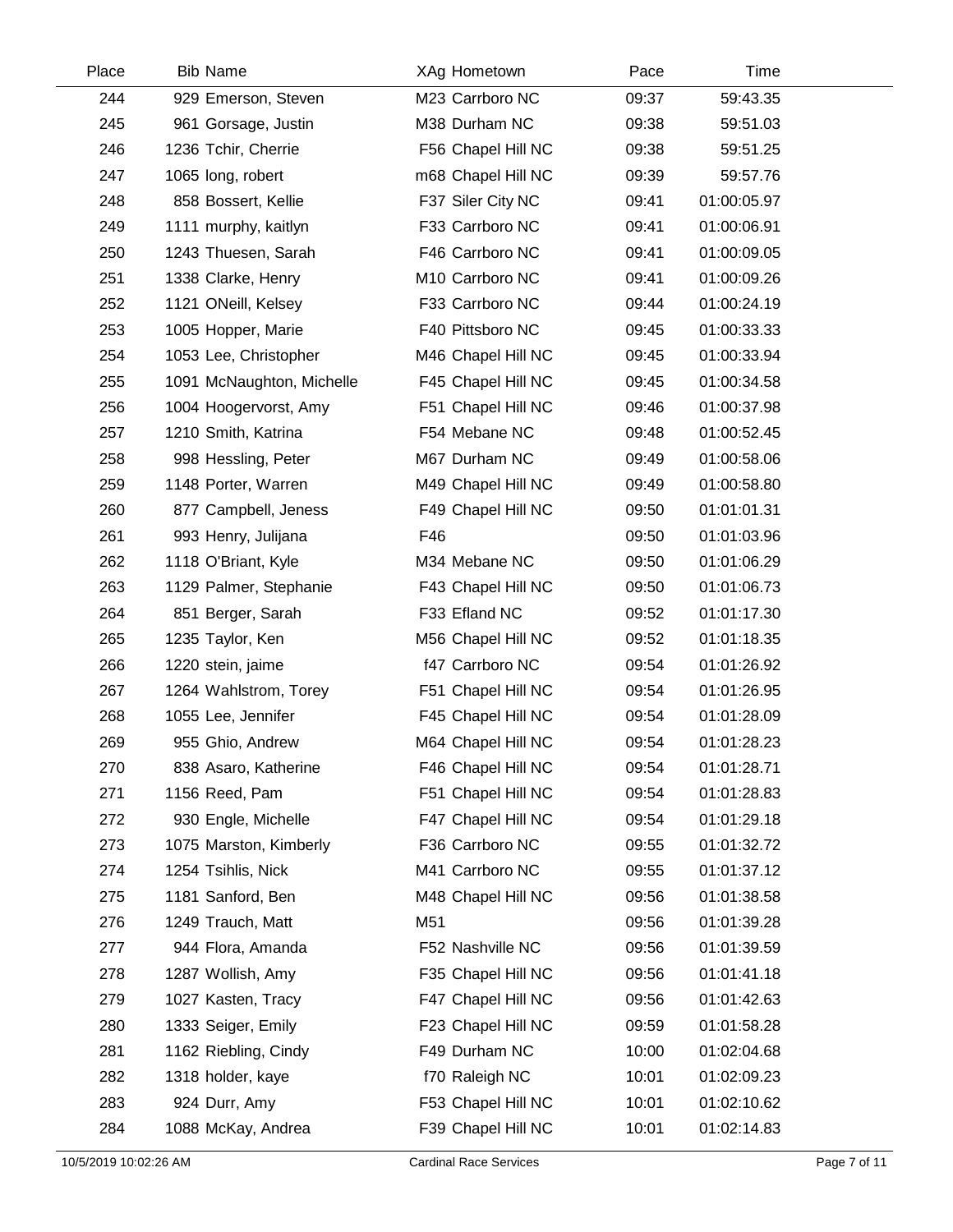| Place | <b>Bib Name</b>            | XAg Hometown         | Pace  | Time        |  |
|-------|----------------------------|----------------------|-------|-------------|--|
| 285   | 830 Al-Rawi, Bassam        | M37 Chapel Hill NC   | 10:03 | 01:02:25.99 |  |
| 286   | 861 Bowman, Virginia       | F63 Durham NC        | 10:04 | 01:02:29.01 |  |
| 287   | 1259 Veal, Matthew         | M41 Morrisville NC   | 10:04 | 01:02:29.82 |  |
| 288   | 1167 Rogers, Kim           | F48 Carrboro NC      | 10:04 | 01:02:30.92 |  |
| 289   | 906 Crncic, Johnny         | M42 Carrboro NC      | 10:04 | 01:02:31.13 |  |
| 290   | 1343 Stephenson, Ann       | F47 Carrboro NC      | 10:04 | 01:02:31.36 |  |
| 291   | 1295 Yova, Frederique      | F46 Chapel Hill NC   | 10:05 | 01:02:35.64 |  |
| 292   | 866 Bross, Christopher     | M49 Durham NC        | 10:06 | 01:02:43.16 |  |
| 293   | 987 Heafner, Tricia        | F52 Chapel Hill NC   | 10:07 | 01:02:46.74 |  |
| 294   | 1097 Michael, Claire       | F41 Morrisville NC   | 10:08 | 01:02:52.89 |  |
| 295   | 887 Chiarello, Ginny       | F40 Chapel Hill NC   | 10:12 | 01:03:18.91 |  |
| 296   | 888 Chiarello, Nick        | M41 Chapel Hill NC   | 10:12 | 01:03:19.45 |  |
| 297   | 947 foster, julie          | F46 Carrboro NC      | 10:13 | 01:03:28.20 |  |
| 298   | 883 Catherall, David       | M24 DURHAM NC        | 10:14 | 01:03:33.24 |  |
| 299   | 835 apollo shaw, lucia     | F51 Chapel Hill NC   | 10:15 | 01:03:38.90 |  |
| 300   | 836 Arnel, Tom             | M56 Carrboro NC      | 10:16 | 01:03:47.16 |  |
| 301   | 1217 Stantial, Nicole      | F26 DURHAM NC        | 10:17 | 01:03:48.64 |  |
| 302   | 1247 Tovell-Toubal, Robin  | F57 Carrboro NC      | 10:17 | 01:03:52.94 |  |
| 303   | 1040 kilts, priscilla      | f51 Durham NC        | 10:18 | 01:03:55.40 |  |
| 304   | 1275 White, Jennifer       | F23 Durham NC        | 10:18 | 01:03:56.10 |  |
| 305   | 931 Erhart, Laura          | F42 Chapel Hill NC   | 10:18 | 01:03:56.17 |  |
| 306   | 1277 Whittington, Julie    | F53 Winston-Salem NC | 10:19 | 01:04:01.42 |  |
| 307   | 957 Glass-Steel, Christine | F45 Chapel Hill NC   | 10:21 | 01:04:17.40 |  |
| 308   | 846 Barnes, Eileen         | F37 Durham NC        | 10:24 | 01:04:33.70 |  |
| 309   | 1334 Siano, Gaetano        | M43 Carrboro NC      | 10:24 | 01:04:33.95 |  |
| 310   | 1216 Sprague, Taylor       | F24 Carrboro NC      | 10:25 | 01:04:40.16 |  |
| 311   | 1187 Schmitz, William      | M47 Chapel Hill NC   | 10:25 | 01:04:42.26 |  |
| 312   | 1045 Kohrman, Richard      | M71 Mebane NC        | 10:27 | 01:04:51.17 |  |
| 313   | 1147 Porter, Kristine      | F51 Chapel Hill NC   | 10:31 | 01:05:20.24 |  |
| 314   | 912 Dennis, Lana           | F32 Durham NC        | 10:32 | 01:05:23.58 |  |
| 315   | 1124 Orleans-Pobee, Maku   | F24 Carrboro NC      | 10:32 | 01:05:25.54 |  |
| 316   | 1030 keil, alex            | M38 Carrboro NC      | 10:32 | 01:05:26.35 |  |
| 317   | 868 Brown, Bunny           | F60 Durham NC        | 10:33 | 01:05:31.83 |  |
| 318   | 958 Gleason, Amy           | F52 Durham NC        | 10:33 | 01:05:32.18 |  |
| 319   | 959 Gleason, Scott         | M53 Durham NC        | 10:33 | 01:05:32.62 |  |
| 320   | 999 Hider, James           | M47                  | 10:34 | 01:05:37.81 |  |
| 321   | 1228 Sun, Zu-Wen           | M59 Chapel Hill NC   | 10:36 | 01:05:48.73 |  |
| 322   | 1003 Holt, Kate            | F57 Chapel Hill NC   | 10:36 | 01:05:51.18 |  |
| 323   | 1134 Patterson, Anna       | F25 Carrboro NC      | 10:36 | 01:05:51.22 |  |
| 324   | 1268 Watterson, Carolyn    | F52 Pittsboro NC     | 10:38 | 01:06:04.28 |  |
| 325   | 1158 Rhee, Margaret        | F44 Carrboro NC      | 10:38 | 01:06:04.51 |  |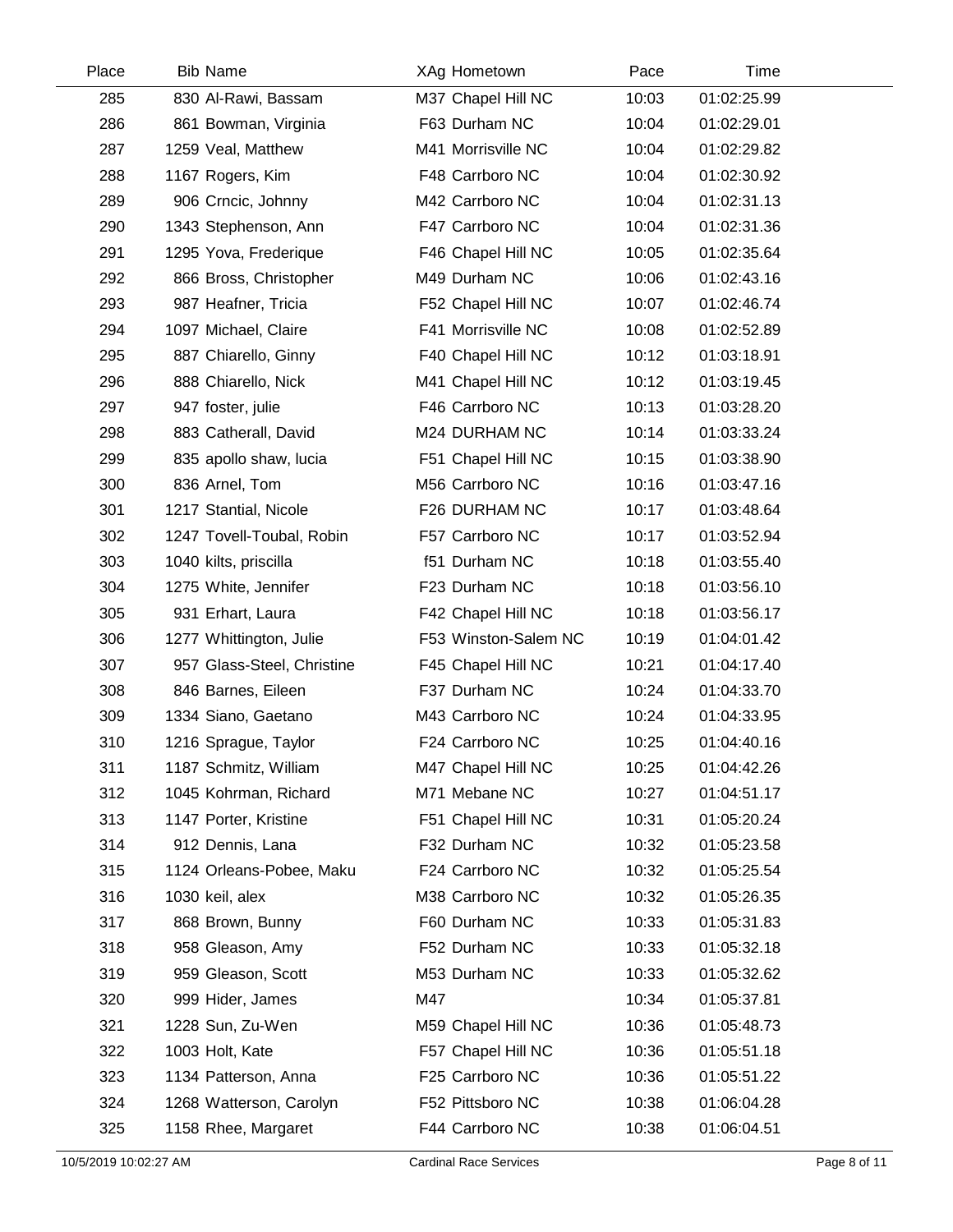| Place | <b>Bib Name</b>          | XAg Hometown        | Pace  | Time        |  |
|-------|--------------------------|---------------------|-------|-------------|--|
| 326   | 1257 Van Ark, Gwen       | F55 Carrboro NC     | 10:39 | 01:06:10.20 |  |
| 327   | 1321 Machlin, Laura      | F28 Chapel Hill NC  | 10:41 | 01:06:17.95 |  |
| 328   | 863 Brady, Ann           | F63 Mebane NC       | 10:43 | 01:06:34.43 |  |
| 329   | 1101 Mills, Tina         | F47 Pittsboro NC    | 10:44 | 01:06:38.55 |  |
| 330   | 1087 Mcglauflin, Elli    | F36 Chapel Hill NC  | 10:45 | 01:06:45.58 |  |
| 331   | 886 Chatain, Miles       | M49 Chapel Hill NC  | 10:47 | 01:06:57.32 |  |
| 332   | 1061 Lindblad, Lauren    | F46 Durham NC       | 10:50 | 01:07:16.29 |  |
| 333   | 855 Bolton, Margaret     | F38 Chapel Hill NC  | 10:51 | 01:07:24.31 |  |
| 334   | 946 Flournoy, Wayne      | M60 Chapel Hill NC  | 10:53 | 01:07:33.74 |  |
| 335   | 1042 Kleinhammes, Alfred | M68 Chapel Hill NC  | 10:54 | 01:07:44.41 |  |
| 336   | 1340 Montgomery, Ranee   | F48 Chapel Hill NC  | 10:55 | 01:07:47.30 |  |
| 337   | 1301 Beck, Jill          | F58 Chapel Hill NC  | 10:55 | 01:07:47.84 |  |
| 338   | 1177 Rumsey, Jaime       | M45 Chapel Hill NC  | 11:00 | 01:08:16.42 |  |
| 339   | 1218 Stegman, Karen      | F50 Chapel Hill NC  | 11:00 | 01:08:17.10 |  |
| 340   | 1283 Williams, Crystal   | F45 Durham NC       | 11:03 | 01:08:36.17 |  |
| 341   | 1349 Strain, Betsy       | F53 Chapel Hill NC  | 11:07 | 01:09:02.12 |  |
| 342   | 1093 Merola, Brit        | F34 DURHAM NC       | 11:07 | 01:09:02.21 |  |
| 343   | 1207 Sipe, Jennifer      | F26 Chapel Hill NC  | 11:07 | 01:09:05.11 |  |
| 344   | 1239 Thomas, Holly       | F27 Richmond VA     | 11:08 | 01:09:05.55 |  |
| 345   | 857 Booth, Donna         | F55 Hillsborough NC | 11:10 | 01:09:18.16 |  |
| 346   | 1052 Ledford, Kelly      | M42                 | 11:10 | 01:09:19.36 |  |
| 347   | 1047 Kreutzer, Emily     | F36 Carrboro NC     | 11:11 | 01:09:28.34 |  |
| 348   | 1046 Kreutzer, Chris     | M43 Carrboro NC     | 11:11 | 01:09:28.36 |  |
| 349   | 1267 Wansley, Brant      | M73 Carrboro NC     | 11:13 | 01:09:38.01 |  |
| 350   | 1202 Shirlen, Vanessa    | F38 Chapel Hill NC  | 11:14 | 01:09:47.54 |  |
| 351   | 1108 Morris, KC          | F44 Chapel Hill NC  | 11:14 | 01:09:47.54 |  |
| 352   | 1263 Wahlstrom, Erik     | M50 Chapel Hill NC  | 11:21 | 01:10:31.81 |  |
| 353   | 897 CORKEN, JAMES        | M52 Hillsborough NC | 11:22 | 01:10:36.15 |  |
| 354   | 873 Bucurel, Heather     | F35 Carrboro NC     | 11:23 | 01:10:38.34 |  |
| 355   | 986 Heafner, Greg        | M56 Chapel Hill NC  | 11:25 | 01:10:54.95 |  |
| 356   | 1164 Ringler, Patsy      | F70 Carthage NC     | 11:28 | 01:11:12.94 |  |
| 357   | 1185 Scaggs, Susan       | F26 Durham NC       | 11:28 | 01:11:14.76 |  |
| 358   | 1184 Scaggs, Donna       | F56 Durham NC       | 11:28 | 01:11:14.80 |  |
| 359   | 1256 Valsing, Elizabeth  | F56 Carrboro NC     | 11:30 | 01:11:26.14 |  |
| 360   | 1115 Newhall, Katherine  | F36 Carrboro NC     | 11:34 | 01:11:51.55 |  |
| 361   | 1099 Miller, Lauren      | F28 Carrboro NC     | 11:36 | 01:12:02.60 |  |
| 362   | 1200 Shepherd, Jen       | F45 Hillsborough NC | 11:39 | 01:12:21.75 |  |
| 363   | 1126 Ozoguz, Arzu        | F49 Chapel Hill NC  | 11:40 | 01:12:29.07 |  |
| 364   | 1347 McCormick, Deborah  | F52 Chapel Hill NC  | 11:44 | 01:12:53.44 |  |
| 365   | 982 Hawes, LaDeane       | F55 Chapel Hill NC  | 11:45 | 01:12:59.84 |  |
| 366   | 983 Hayden, Elizabeth    | F41 Chapel Hill NC  | 11:46 | 01:13:05.83 |  |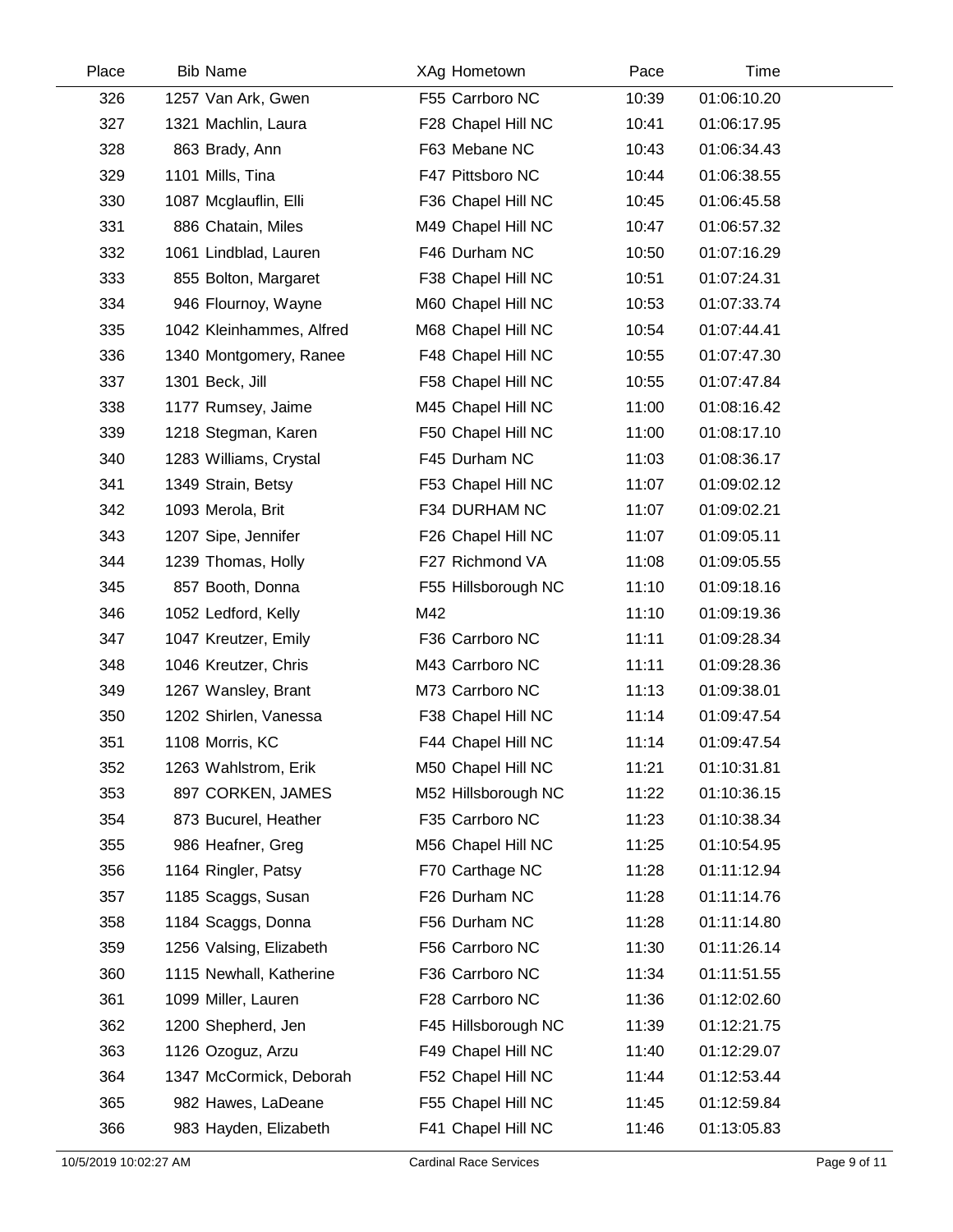| Place | <b>Bib Name</b>         | XAg Hometown         | Pace  | Time        |  |
|-------|-------------------------|----------------------|-------|-------------|--|
| 367   | 962 Gosselin, Tracy     | F48 Carrboro NC      | 11:48 | 01:13:15.58 |  |
| 368   | 914 Der, Caitlin        | F31 Chapel Hill NC   | 11:49 | 01:13:22.55 |  |
| 369   | 1206 Singer, Alison     | F34                  | 11:49 | 01:13:22.63 |  |
| 370   | 913 DeProphetis, Diana  | F40 Carrboro NC      | 11:49 | 01:13:23.04 |  |
| 371   | 1241 Thompson, Sabie    | M18 Carrboro NC      | 11:50 | 01:13:26.21 |  |
| 372   | 1242 Thompson, Vivian   | F48 Carrboro NC      | 11:50 | 01:13:26.78 |  |
| 373   | 1208 Skrzynia, Cecile   | F71 Chapel Hill NC   | 11:50 | 01:13:28.02 |  |
| 374   | 1285 Williams, L        | F49 Chapel Hill NC   | 11:50 | 01:13:28.23 |  |
| 375   | 950 Garber, Lauren      | F39 Chapel Hill NC   | 11:51 | 01:13:33.82 |  |
| 376   | 834 Anderson, Sheelagh  | F72 Carrboro NC      | 11:51 | 01:13:36.99 |  |
| 377   | 984 hayden, james       | M48 Chapel Hill NC   | 11:56 | 01:14:07.86 |  |
| 378   | 1106 Moon, Mona         | F53 Raleigh NC       | 11:57 | 01:14:11.95 |  |
| 379   | 939 Ferrell, Heather    | F44 CARY NC          | 11:57 | 01:14:12.51 |  |
| 380   | 938 Ferrell, Barbara    | F69 Cary NC          | 11:57 | 01:14:14.22 |  |
| 381   | 889 Chikofsky, Janet    | F29 Chapel Hill NC   | 11:59 | 01:14:28.07 |  |
| 382   | 1213 Sotres, Daniela    | F46                  | 12:01 | 01:14:38.05 |  |
| 383   | 1253 TSIHLIS, HEATHER   | F43 Carrboro NC      | 12:03 | 01:14:51.71 |  |
| 384   | 1346 Dye, Aaron         | M46 Chapel Hill NC   | 12:06 | 01:15:09.78 |  |
| 385   | 828 Adelson, Jill       | F40 DURHAM NC        | 12:06 | 01:15:11.33 |  |
| 386   | 867 Brown, Amy          | F47 Durham NC        | 12:07 | 01:15:12.30 |  |
| 387   | 926 Eischen, Francesca  | F57 Chapel Hill NC   | 12:07 | 01:15:14.51 |  |
| 388   | 927 Eischen, Jeff       | M63 Chapel Hill NC   | 12:07 | 01:15:15.92 |  |
| 389   | 1016 Janoski, Ken       | M64                  | 12:11 | 01:15:37.96 |  |
| 390   | 1171 Rosen, Norm        | m65 Chapel Hill NC   | 12:15 | 01:16:02.33 |  |
| 391   | 1174 Royster, Edna      | F36 Oxford NC        | 12:18 | 01:16:25.78 |  |
| 392   | 909 Davenport, Lauren   | F36 Holly Springs NC | 12:18 | 01:16:25.87 |  |
| 393   | 1165 Robinson, Kathryn  | F59 Siler City NC    | 12:21 | 01:16:39.63 |  |
| 394   | 1345 Tsin, Judith       | F59 Chapel Hill NC   | 12:23 | 01:16:53.72 |  |
| 395   | 837 Arnold, Jennifer    | F49 Chapel Hill NC   | 12:24 | 01:17:00.52 |  |
| 396   | 1079 Matti, Clare       | F57 Durham NC        | 12:24 | 01:17:00.58 |  |
| 397   | 973 hansley, susie      | f50 Durham NC        | 12:26 | 01:17:10.70 |  |
| 398   | 1105 Moon, Jayden       | M9 Chapel Hill NC    | 12:27 | 01:17:17.52 |  |
| 399   | 1054 Lee, Hankil        | F35 Chapel Hill NC   | 12:27 | 01:17:17.64 |  |
| 400   | 1008 Huntly, Annie      | F35 Chapel Hill NC   | 12:29 | 01:17:32.84 |  |
| 401   | 1344 Murrah, Valerie    | F68 Chapel Hill NC   | 12:33 | 01:17:54.22 |  |
| 402   | 1074 Marcus, Cheryl     | F65 DURHAM NC        | 12:34 | 01:18:00.57 |  |
| 403   | 1288 Womack, Jessica    | F34 Durham NC        | 12:34 | 01:18:00.73 |  |
| 404   | 1145 Pomerantz, Meg     | F56 Durham NC        | 12:34 | 01:18:01.42 |  |
| 405   | 1149 Powers, Bill       | m85 Chapel Hill NC   | 12:39 | 01:18:34.67 |  |
| 406   | 878 Capaldi, Crista     | F53 Chapel Hill NC   | 12:42 | 01:18:51.89 |  |
| 407   | 1248 Tramantano, Callie | F34 Chapel Hill NC   | 12:48 | 01:19:31.85 |  |